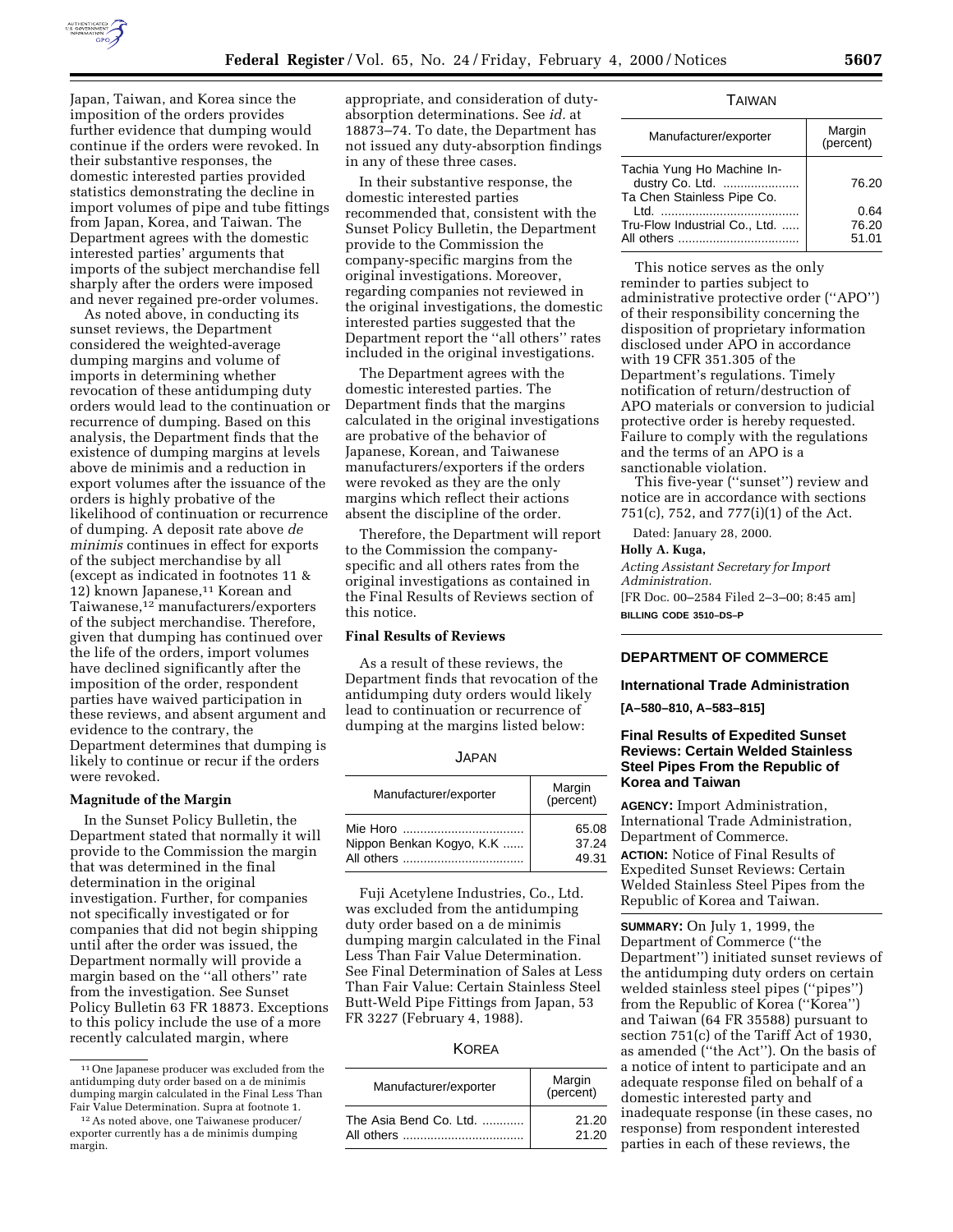Department decided to conduct expedited reviews. As a result of these reviews, the Department finds that revocation of the antidumping duty orders would be likely to lead to the continuation or recurrence of dumping at the levels indicated in the Final

### **FOR FURTHER INFORMATION CONTACT:**

Results of Reviews section of this

Mark D. Young or Melissa G. Skinner, Office of Policy for Import Administration, International Trade Administration, U.S. Department of Commerce, 14th Street and Constitution Avenue, NW, Washington, DC 20230; telephone: (202) 482–6397 or (202) 482– 1560, respectively.

**EFFECTIVE DATE:** February 4, 2000.

### **Statute and Regulations**

These reviews were conducted pursuant to sections 751(c) and 752 of the Act. The Department's procedures for conducting sunset reviews are set forth in Procedures for Conducting Fiveyear (''Sunset'') Reviews of Antidumping and Countervailing Duty Orders, 63 FR 13516 (March 20, 1998) (''Sunset Regulations''), and 19 CFR part 351 (1999) in general. Guidance on methodological or analytical issues relevant to the Department's conduct of sunset reviews is set forth in the Department's Policy Bulletin 98:3 Policies Regarding the Conduct of Fiveyear (''Sunset'') Reviews of Antidumping and Countervailing Duty Orders; Policy Bulletin, 63 FR 18871 (April 16, 1998) (''Sunset Policy Bulletin'').

#### **Scope**

The merchandise subject to these reviews are certain welded austenitic stainless steel pipe that meets the standards and specifications set forth by the American Society for Testing and Materials (''ASTM'') for the welded form of chromium-nickel pipe designated ASTM A–312. The merchandise covered by the scope of these orders also includes austenitic welded stainless steel pipes made according to the standards of other nations which are comparable to ASTM A–312. Pipes are produced by forming stainless steel flat-rolled products into a tubular configuration and welding along the seam. Pipes are a commodity product generally used as a conduit to transmit liquids or gases. Major applications for pipes include, but are not limited to, digester lines, blow lines, pharmaceutical lines, petrochemical stock lines, brewery process and transport lines, general food processing lines, automotive paint lines, and paper

process machines. Imports of pipes are currently classifiable under the following Harmonized Tariff Schedule of the United States (''HTSUS'') subheadings: 7306.40.5005, 7306.40.5015, 7306.40.5040, 7306.40.5065, and 7306.40.5085. Although these subheadings include both pipes and tubes, the scope of this order is limited to welded austenitic stainless steel pipes. Although the HTSUS subheadings are provided for convenience and United States Customs purposes, our written description of the scope of these orders are dispositive.

## **History of the Orders**

### *Korea*

The Department published its final affirmative determination of sales at less than fair value (''LTFV'') with respect to imports of pipes from Korea on November 12, 1992 (57 FR 53693). In this determination and subsequent antidumping duty order, the Department published two weightedaverage dumping margins and an ''all others'' rate.1 These margins were later amended by the Department pursuant to a ruling by the Court of International Trade. 2 The Department has not completed an administrative review of this order since its imposition; 3 however, there has been one changedcircumstance review. 4 The order remains in effect for all Korean manufacturers and exporters of the subject merchandise.

#### *Taiwan*

On November 12, 1992, the Department issued its final affirmative determination of sales at LTFV regarding pipes from Taiwan (Final Determination of Sales at Less Than Fair Value: Certain Welded Stainless Steel Pipes from Taiwan, 57 FR 53705 (November 12, 1992). In this determination, the Department

3However, on December 28, 1999, the Department issued preliminary results of review in this case. See Certain Welded ASTM A–312 Stainless Steel Pipe from Korea: Preliminary Results of Antidumping Duty Administrative Review, 64 FR 72645 (December 28, 1999).

4See Certain Welded Stainless Steel Pipe From Korea; Final Results of Changed-Circumstances Antidumping Duty Administrative Review, 63 FR 16979 (April 7, 1998) (determination that SeAH Steel Corp. (''SeAH'') is the corporate successor to Pusan Steel Pipe Co., Ltd. (''Pusan'')).

published four weighted-average dumping margins and an ''all others'' rate.5 These margins were later amended by the Department,<sup>6</sup> pursuant to a ruling by the Court of International Trade.7 Since the order was issued, the Department has completed four administrative reviews 8 and one changed-circumstances review 9 with respect to pipes from Taiwan. The order remains in effect for all manufacturers and exporters of the subject merchandise from Taiwan, other than Chang Mien.

### **Background**

On July 1, 1999, the Department initiated sunset reviews of the antidumping duty orders on pipes from Korea and Taiwan (64 FR 35588), pursuant to section 751(c) of the Act. We received Notices of Intent To Participate, in each of the two sunset reviews, on behalf of Avesta Sheffield Pipe Co., Damascus Tubular Division of Damascus-Bishop Tube Co., Davis Pipe Inc., and the United Steel Workers of America (AFL–CIO/CLC) (collectively ''domestic interested parties''), by July 16, 1999, within the deadline specified in § 351.218(d)(1)(i) of the Sunset Regulations. Pursuant to section  $771(9)(C)$  and  $(D)$  of the Act, the domestic interested parties claimed interested-party status as U.S. manufacturers and workers engaged in the production of domestic like products. Moreover, the domestic interested parties stated that they have been involved in all segments of these proceedings since their inception. The Department received complete substantive responses from the domestic

 $^6\rm\, Notice$  of Amended Final Determination, 59 FR 6619.

7See Chang Tieh Industry Co. 840 F.Supp. at 141. 8See Welded Stainless Steel Pipes from Taiwan; Final Results of Administrative Review, 64 FR 33243 (June 22, 1999) (the first and second administrative reviews were jointly published); 62 FR 37543 (July 14, 1997); 63 FR 38382 (July 16, 1998).

9See Certain Welded Stainless Steel Pipe From Taiwan; Final Results of Changed-Circumstances Antidumping Duty Administrative Review, 63 FR 34147 (June 23, 1998) (determination that Chang Mien Industries Co., Ltd (''Chang Mien'') is the corporate successor to Chang Tieh).

notice.

<sup>&</sup>lt;sup>1</sup> See Antidumping Duty Order and Clarification;<br>Certain Welded Stainless Steel Pipes from the Republic of Korea, 57 FR 62301 (December 30, 1992) (clarifying HTSUS numbers).

<sup>2</sup>*See Avesta Sheffield, Inc.* v. *United States*, 17 CIT 1212, 838 F.Supp. 608 (1993); *see* also *Federal Mogul Corp. and the Torrington Co.* v. *United States*, 17 CIT 1093, 834 F.Supp. 1391 (1993); and Amended Final Determination and Antidumping Duty Order: Certain Welded Stainless Steel Pipe From Korea, 60 FR 10064 (February 23, 1995).

<sup>5</sup>Chang Tieh Industry Co. Ltd. (''Chang Tieh'') currently Chang Mien was excluded from the Taiwanese antidumping duty order in light of the zero percent margin it received in the final determination of sales at LTFV. However, it was listed as one of the four respondent companies originally investigated by the Department (57 FR 5370); see also Notice of Amended Final Determination and Antidumping Duty Order; Certain Welded Stainless Steel Pipes from Taiwan, 59 FR 6619 (February 11, 1994) and *Chang Tieh Industry Co.* v. *United States*, 840 F.Supp. 141 (Ct. Int'l Trade 1993) (regarding the Department's error in imposing conditions upon Chang Tieh's exclusion from the antidumping duty order.)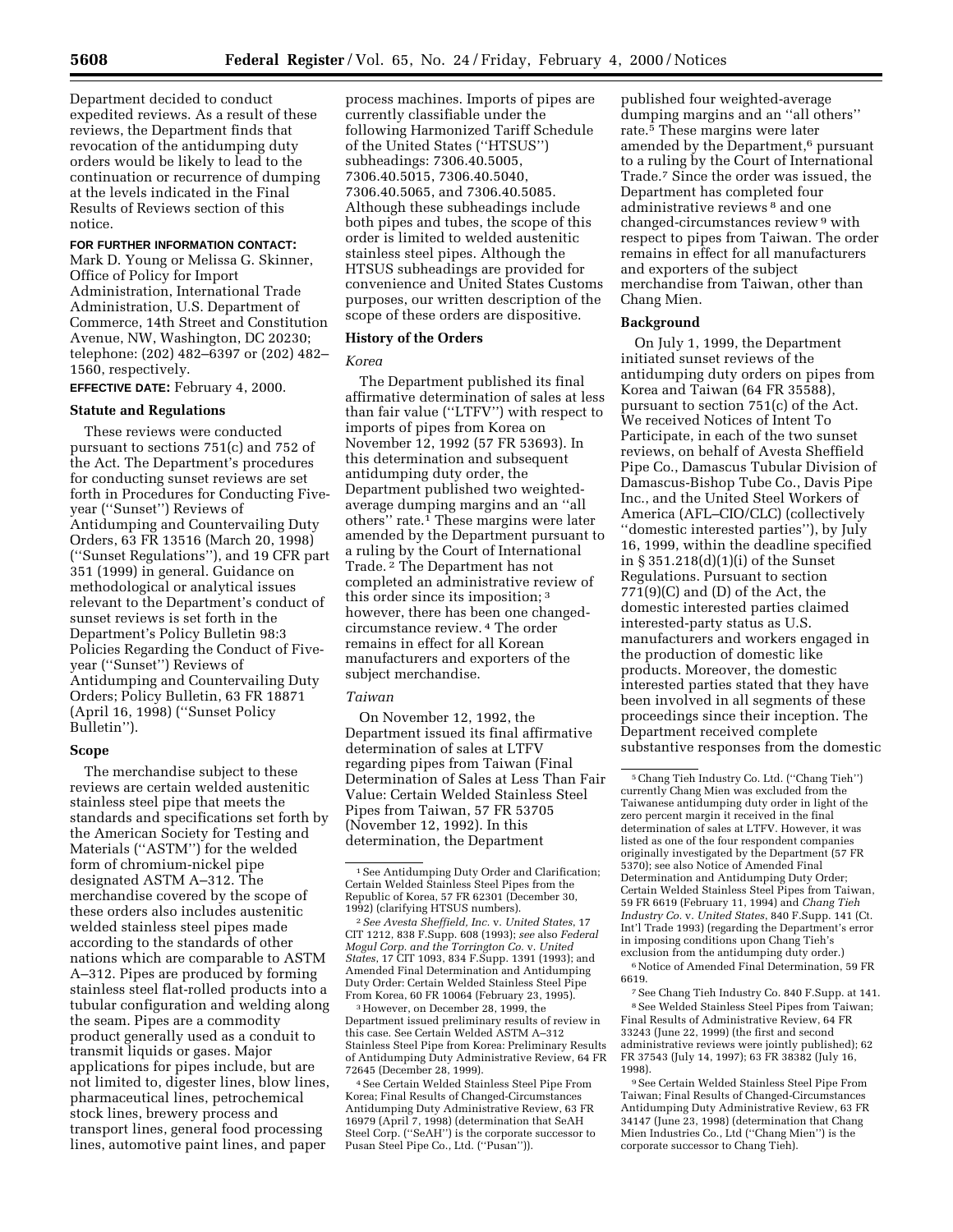interested parties by August 2, 1999, within the 30-day deadline specified in the Sunset Regulations under § 351.218(d)(3)(i). On August 2, 1999, the Department received a waiver of participation, in the sunset review of certain welded stainless steel pipes from Korea, on behalf of Korea Iron & Steel Association (''KOSA''), SeAH Steel Corporation, Ltd. (''SeAH''), and Hyundai Pipe Co., Ltd. (''Hyundai''). We did not receive a substantive response from any respondent interested party to these proceedings. As a result, pursuant to 19 CFR 351.218(e)(1)(ii)(C)(2), the Department determined to conduct expedited, 120-day, reviews of these orders.

In accordance with section  $751(c)(5)(c)(v)$  of the Act, the Department may treat a review as extraordinarily complicated if it is a review of a transition order (*i.e.*, an order in effect on January 1, 1995). The reviews at issue concern transition orders within the meaning of section 751(c)(6)(C)(ii) of the Act. Therefore, the Department determined that the sunset reviews of the antidumping duty orders on pipes from Korea and Taiwan are extraordinarily complicated and extended the time limit for completion of the final results of these reviews until not later than January 27, 2000, in accordance with section  $751(c)(5)(B)$  of the Act.10

Although the deadline for this determination was originally January 27, 2000, due to the Federal Government shutdown on January 25 and 26, 2000, resulting from inclement weather, the time frame for issuing this determination has been extended by one day.

# **Determination**

In accordance with section  $751(c)(1)$ of the Act, the Department conducted these reviews to determine whether revocation of the antidumping duty orders would be likely to lead to continuation or recurrence of dumping. Section 752(c) of the Act provides that, in making these determinations, the Department shall consider the weightedaverage dumping margins determined in the investigation and subsequent reviews and the volume of imports of the subject merchandise for the period before and the period after the issuance of the antidumping duty order, and it shall provide to the International Trade Commission (''the Commission'') the magnitude of the margins of dumping

likely to prevail if the order were revoked.

The Department's determinations concerning continuation or recurrence of dumping and the magnitude of the margins are discussed below. In addition, the domestic interested parties' comments with respect to continuation or recurrence of dumping and the magnitude of the margins are addressed within the respective sections below.

# **Continuation or Recurrence of Dumping**

Drawing on the guidance provided in the legislative history accompanying the Uruguay Round Agreements Act (''URAA''), specifically the Statement of Administrative Action (''the SAA''), H.R. Doc. No. 103–316, vol. 1 (1994), the House Report, H.R. Rep. No. 103–826, pt. 1 (1994), and the Senate Report, S. Rep. No. 103–412 (1994), the Department issued its Sunset Policy Bulletin providing guidance on methodological and analytical issues, including the bases for likelihood determinations. In its Sunset Policy Bulletin, the Department indicated that determinations of likelihood will be made on an order-wide basis (See Sunset Policy Bulletin, 63 FR at 18872). In addition, the Department indicated that normally it will determine that revocation of an antidumping duty order is likely to lead to continuation or recurrence of dumping where (a) dumping continued at any level above *de minimis* after the issuance of the order, (b) imports of the subject merchandise ceased after the issuance of the order, or (c) dumping was eliminated after the issuance of the order and import volumes for the subject merchandise declined significantly (see id).

In addition to considering the guidance on likelihood cited above, section 751(c)(4)(B) of the Act provides that the Department shall determine that revocation of the order would be likely to lead to continuation or recurrence of dumping where a respondent interested party waives its participation in the sunset review. We received a waiver of participation, in the sunset review of certain stainless steel pipes from Korea, from KOSA, SeAH, and Hyundai on August 2, 1999. The Department did not receive a substantive response from any respondent interested party. Pursuant to § 351.218(d)(2)(iii) of the Sunset Regulations, lack of substantive response from respondent interested parties constitutes a waiver of participation.

In their substantive responses, the domestic interested parties argue that

revocation of these antidumping duty orders would likely lead to a continuation or recurrence of dumping by Korean and Taiwanese producers/ manufacturers. The domestic interested parties argue that the records in these proceedings demonstrate that respondents reduced their sales to the United States after the issuance of the orders and continued to dump at the same or at higher rates of dumping. Further, they argue that the substantial decline in the volume of imports of pipes from Korea and Taiwan following the issuance of the orders demonstrates the inability of the producers from subject countries to sell in the United States at any significant volume without dumping. They support this argument with statistics showing that, since the imposition of the orders, respondents have generally reduced their shipments to the United States. Therefore, they assert, were the antidumping duty orders revoked, it is likely that Korean and Taiwanese producers would need to dump in order to sell their pipes in any significant quantities in the United States. In conclusion, the domestic interested parties state that whether comparing the level of imports during the calendar year encompassing the period of investigation or the calendar year most immediately preceding the order, the dramatic decrease in import levels underscores the importance of the orders in the domestic market.

## *Korea*

With respect to subject merchandise from Korea, the domestic interested parties maintain that Korean importers need to dump pipes in the U.S. market in order to sell at pre-order volumes. They state that the order's extraordinary impact on imports in the period following the issuance of the order demonstrates the inability of Korean producers to sell pipes in the United States without dumping. The domestic interested parties also note that in 1998 Korean imports of the subject merchandise jumped to 116 percent of 1991 levels after Pusan purchased Sammi Metal Products Co., Ltd. (''Sammi'') pipe division out of bankruptcy. Apart from 1998's unusually high level, they argue that imports of the subject merchandise from Korea following the issuance of the order have never been more than 59 percent of their 1991 level.<sup>11</sup>

<sup>10</sup>See Extension of Time Limit for Final Results of Five-Year Reviews, 64 FR 62167 (November 16, 1999).

<sup>11</sup>See August 2, 1999, Substantive Response of the Domestic Interested Parties regarding pipes from Korea at 16.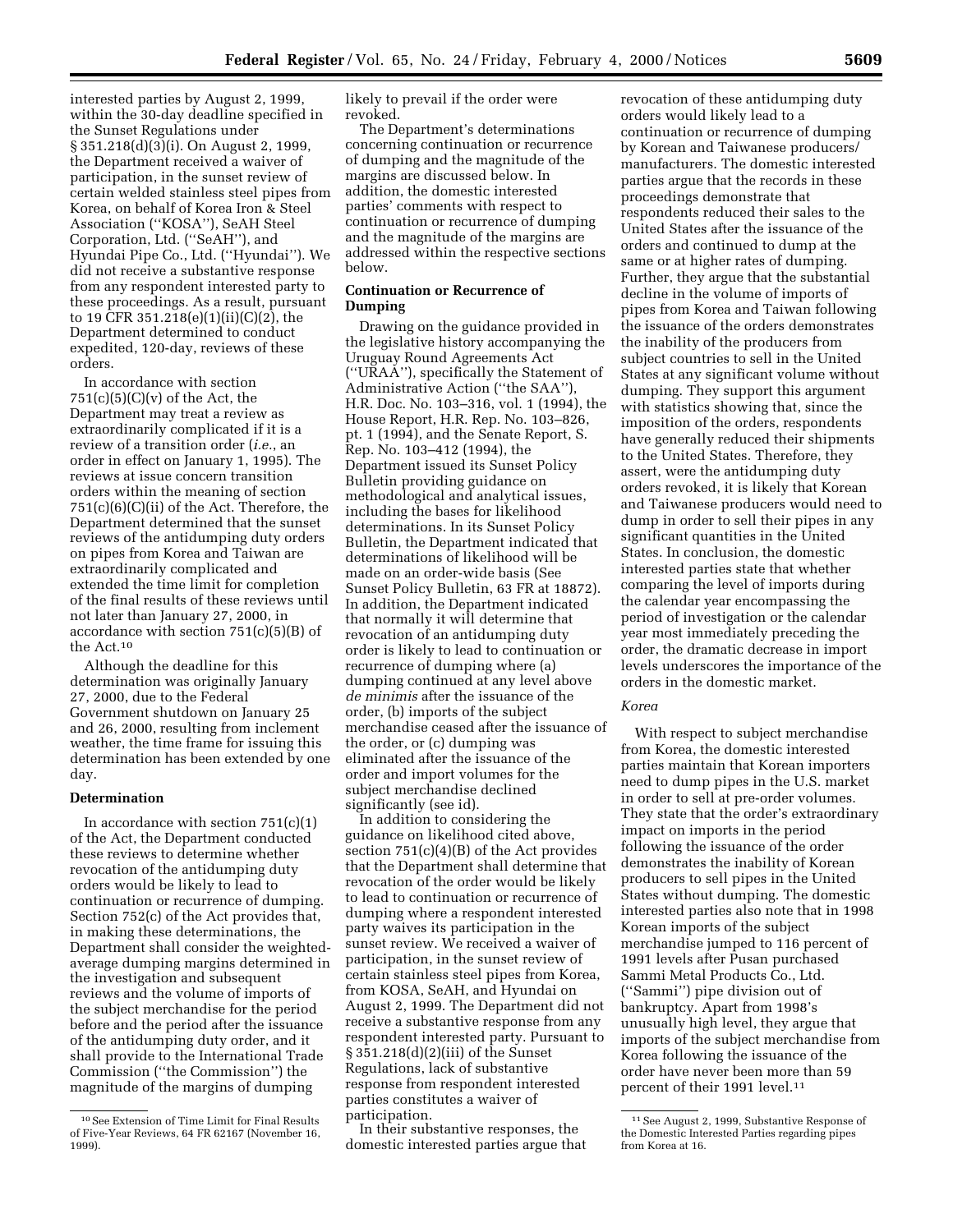### *Taiwan*

The domestic interested parties argue that the imposition of the antidumping duty order had a dramatic effect on subject import volumes from Taiwan. In addition, they note that post-order imports from Taiwan have, on average, remained at 57 percent of the 1991 level. Even in 1998, the domestic interested parties add, when consumption of stainless steel products was at an all time high, imports from Taiwan were only 80 percent of 1991 imports. In conclusion they state that a comparison of the pre- and post-order import levels supports a reasonable inference that dumping would continue absent the disciplinary influence of the order.12

If companies continue dumping with the discipline of an order in place or imports ceased after the issuance of the order, the Department may reasonably infer that dumping would continue or recur if the discipline were removed (see section II.A.3 of the Sunset Policy Bulletin, the SAA at 890, and the House Report at 63–64). Dumping margins above *de minimis* continue to exist for all producers and exporters of pipes from Korea and Taiwan, other than Chang Mien, which was excluded from the order on Taiwan.

Consistent with section 752(c) of the Act, the Department also considers the volume of imports before and after issuance of the order. As outlined in each respective section above, the domestic interested parties argue that a significant decline in the volume of imports of the subject merchandise from Korea and Taiwan since the imposition of the orders provides further evidence that dumping would continue if the orders were revoked. In their substantive responses, the domestic interested parties provided statistics demonstrating the decline in import volumes of pipes from Korea and Taiwan immediately following the issuance of the orders. The Department agrees with the domestic interested parties' arguments that imports of the subject merchandise fell after the orders were imposed and never regained preorder volumes.13

As noted above, in conducting its sunset reviews, the Department considered the weighted-average dumping margins and volume of imports in determining whether revocation of these antidumping duty

orders would lead to the continuation or recurrence of dumping. Based on this analysis, the Department finds that the existence of dumping margins at levels above *de minimis* after the issuance of the orders is highly probative of the likelihood of continuation or recurrence of dumping. A deposit rate above *de minimis* continues in effect for exports of the subject merchandise by all known Korean and Taiwanese manufacturers/ exporters of the subject merchandise.14 Therefore, given that dumping has continued over the life of the orders, import volumes have declined significantly after the imposition of the order, 15 respondent parties have waived participation, and absent argument and evidence to the contrary, the Department determines that dumping is likely to continue or recur if the orders were revoked.

# **Magnitude of the Margin**

In the Sunset Policy Bulletin, the Department stated that normally it will provide to the Commission the margin that was determined in the final determination in the original investigation. Further, for companies not specifically investigated or for companies that did not begin shipping until after the order was issued, the Department normally will provide a margin based on the ''all others'' rate from the investigation. See Sunset Policy Bulletin, 63 FR at 18873. Exceptions to this policy include the use of a more recently calculated margin, where appropriate, and consideration of duty-absorption determinations. See id, 63 FR at 18873– 74. To date, the Department has not issued any duty-absorption findings in any of these cases.

In their substantive response, the domestic interested parties recommended that, consistent with the Sunset Policy Bulletin, the Department provide to the Commission the company-specific margins from the original investigation, except that the Department should use the 31.90 percent margin assigned to Ta Chen Stainless Pipe Co., Ltd. (''Ta Chen'') in the first two annual administrative reviews, not the 3.27 percent found in the original investigation. Moreover, regarding companies not reviewed in the original investigations, the domestic interested parties suggested that the

Department report the ''all others'' rates included in the original investigations.

In the Sunset Policy Bulletin we indicated that, consistent with the SAA and the House Report, we may determine, in cases where declining (or no) dumping margins are accompanied by steady or increasing imports, that a more recently calculated rate reflects that companies do not have to dump to maintain market share in the United States and, therefore, that dumping is less likely to continue or recur if the order was revoked. Alternatively, if a company chooses to increase dumping in order to increase or maintain market share, the Department may provide the Commission with a more recently calculated margin for that company. The Sunset Policy Bulletin provides that we will entertain such considerations in response to argument from an interested party. Further, we noted that, in determining whether a more recently calculated margin is probative of an exporter's behavior absent the discipline of an order, the Department normally will consider the company's relative market share, with such information to be provided by the parties. It is clear, therefore, that in determining whether a more recently calculated margin is probative of the behavior of exporters were the order revoked, the Department considers company-specific exports and company-specific margins. Additionally, although we expressed a clear preference for market-share information, in past sunset reviews, where market-share information was not available, we relied on changes in import volumes between the periods before and after the issuance of the order. See, *e.g.*, Final Results of Expedited Sunset Review: Stainless Steel Plate from Sweden, 63 FR 67658 (December 8, 1998), and Final Results of Expedited Sunset Reviews: Certain Iron Construction Castings From Brazil, Canada, and the People's Republic of China, 64 FR 30310 (June 7, 1999).

In sunset reviews, although we make likelihood determinations on an orderwide basis, we report company-specific margins to the Commission. Therefore, it is appropriate that our determinations regarding the magnitude of the margin likely to prevail be based on companyspecific information. Generic arguments that margins decreased over the life of the order while, at the same time, exporters' share of the U.S. market remained constant do not address the question of whether any particular company decreased its margin of dumping while at the same time maintaining or increasing market share. In fact, such generic argument may disguise company-specific behavior

<sup>12</sup>See August 2, 1999, Substantive Response of the Domestic Interested Parties regarding pipes from Taiwan at 15.

<sup>13</sup>With the exception of Korean imports of the subject merchandise in 1998, which increased to 116 percent of 1991 pre-order level as noted above.

<sup>14</sup>With the exception of Chang Tieh, now Chang Mien, which was excluded from the Taiwanese order.

<sup>15</sup>Based on import data from the U.S. Department of Commerce, the U.S. Treasury, the International Trade Commission, and the domestic interested parties.